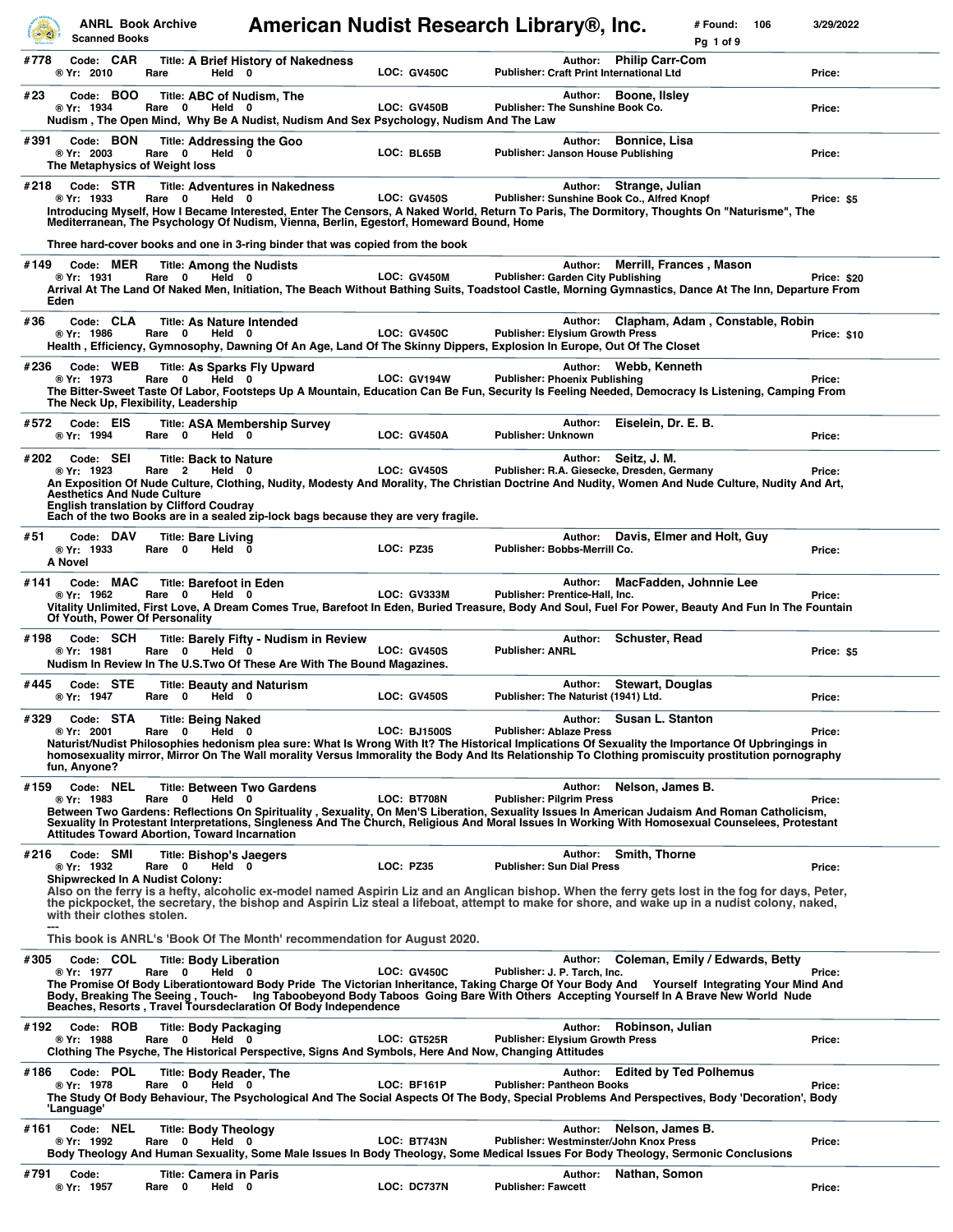|      |       | <b>Scanned Books</b>                  | <b>ANRL Book Archive</b>                                                                         | American Nudist Research Library®, Inc.                                                                                                                                                                                                                                                                                                                                                                                                                                                                                                                                                  |           |                     |                                       |         |                                                                         | # Found:<br>Pq 2 of 9 | 106 | 3/29/2022   |
|------|-------|---------------------------------------|--------------------------------------------------------------------------------------------------|------------------------------------------------------------------------------------------------------------------------------------------------------------------------------------------------------------------------------------------------------------------------------------------------------------------------------------------------------------------------------------------------------------------------------------------------------------------------------------------------------------------------------------------------------------------------------------------|-----------|---------------------|---------------------------------------|---------|-------------------------------------------------------------------------|-----------------------|-----|-------------|
| #78  |       | Code: GIB<br>® Yr: 1923               | <b>Title: Camp Management</b><br>Rare 1<br>Held 0                                                |                                                                                                                                                                                                                                                                                                                                                                                                                                                                                                                                                                                          |           | <b>LOC: GV191G</b>  | Publisher: Greenberg Publishser       | Author: | Gibson, H. W.                                                           |                       |     | Price:      |
| #549 |       | Code: ARL<br>® Yr: 2006               | <b>Title: Clothing Optional</b><br>Rare<br>0<br>Held 0                                           |                                                                                                                                                                                                                                                                                                                                                                                                                                                                                                                                                                                          | LOC: AA   |                     | Publisher: Unknown                    | Author: | Arlandson, James                                                        |                       |     | Price:      |
| #42  |       | Code: CLU<br>® Yr: 1957               | <b>Title: Club Leader Handbook</b><br>Rare 0<br>Held 0<br>Canteen Operation, Catholicism, Nudism | Types Of Clubs, Law, How To Form , Operate A Nudist Club, Public Relations, Acquiring Grounds, Keeping Teenagers, Problems Of Photography,                                                                                                                                                                                                                                                                                                                                                                                                                                               |           | <b>LOC: GV191A</b>  | Publisher: A. S. A.                   | Author: | Letteney, Nadya                                                         |                       |     | Price:      |
| #146 |       | Code: MEA<br>® Yr: 1928               | Rare 0<br>Held 0<br>Coming Of Age In Samoa, A Girl In The Community                              | Title: Coming of Age in Samoa                                                                                                                                                                                                                                                                                                                                                                                                                                                                                                                                                            |           | LOC: DU813M         |                                       | Author: | <b>Mead, Margaret</b><br>Publisher: Amer. Museum of Natural History     |                       |     | Price:      |
| #937 |       | Code:<br>® Yr: 2015                   | Held 0<br>Rare                                                                                   | Title: Complete Guide to Nudism, The                                                                                                                                                                                                                                                                                                                                                                                                                                                                                                                                                     |           | <b>LOC: GV450E</b>  | <b>Publisher: Wyeland Publishing</b>  | Author: | Egger, Liz and James                                                    |                       |     | Price:      |
| #291 |       | Code: CRE<br>® Yr: 2000               | Held 0<br>Rare<br>$\mathbf{0}$                                                                   | Title: Creating & Managing Public Clothing Optional Parks and<br>Clothing Optional Parks And Beaches, Participants, The Players, Commoon Issues, Current Patterns Of Clothing Optional Use At Federal Recreation<br>Areas, How To Establish A Clothing Optional Area, Clothing Optional Recreation In The Private Sector, End Notes                                                                                                                                                                                                                                                      |           | LOC: GV191A         | <b>Publisher: AANR</b>                | Author: | <b>AANR Staff</b>                                                       |                       |     | Price: \$5  |
| #353 |       | Code: CUN<br>® Yr: 1998               | Held 0<br>Rare<br>0<br><b>Various Articles And Letters</b>                                       | Title: Cunningham Family Christmas Sharing '98, A                                                                                                                                                                                                                                                                                                                                                                                                                                                                                                                                        |           | LOC: BS610C         | <b>Publisher: Unknown</b>             | Author: | Cunningham, Jim C.                                                      |                       |     | Price:      |
| #490 |       | Code: CYP<br>® Yr: 1978               | Rare 0<br>Held 0                                                                                 | Title: Cypress Cove Sunday Morning Services - Spring of 1978                                                                                                                                                                                                                                                                                                                                                                                                                                                                                                                             |           | LOC: BS610C         | Publisher: Unknown                    | Author: | <b>Unknown</b>                                                          |                       |     | Price:      |
| #299 | ® Yr: | Code: EME                             | <b>Title: Decades of Nudism</b><br>Rare 0<br>Held 0                                              |                                                                                                                                                                                                                                                                                                                                                                                                                                                                                                                                                                                          |           | <b>LOC: GV450E</b>  | Publisher: Unknown                    | Author: | <b>Emerson, Forrest</b>                                                 |                       |     | Price:      |
| #235 |       | Code: WEB<br>® Yr: 1957               | <b>Title: Eden Regained</b><br>Rare 0<br>Held $0$                                                | Evolution Of The Bathing Suit, Our Natal Costume, Purity And Prudery, Modesty And Obscenity, The Human Form Divine, A True Story, Our Favorite<br>Camps, Nudity And The Law, Photography And The Nude, The Future Of The Movement, A Gathering Of The Clans                                                                                                                                                                                                                                                                                                                              |           | <b>LOC: GV450W</b>  | <b>Publisher: Mounce, Mervin</b>      | Author: | Webb, Herbert                                                           |                       |     | Price:      |
| #389 |       | Code: OWE<br>® Yr: 2003               | <b>Title: Eden Water</b><br>Rare 0<br>Held 0                                                     | Editoriallord Of Hostsfacial Steamslines Of Communicationgolden Freedomwhy Not Laugh?                                                                                                                                                                                                                                                                                                                                                                                                                                                                                                    |           | LOC: BS6100         | Publisher: Eden Water Publishing      | Author: | Owens, Jim                                                              |                       |     | Price:      |
| #160 |       | Code: NEL<br>® Yr: 1978               | <b>Title: Embodiment</b><br>Rare 0<br>Held 0<br>The Church As Sexual Community                   | The Church And Sexuality: A Time To Reconsider, Embodiment In Sexual Theology, Sexual Alienation, Sexual Salvation, Love And Sexual Ethics, The<br>Meanings Of Marriage And Filelity, The Moality Of Sexual Variations, Gayness And Homosexuality: Issues For The Church, The Sexually Disenfranchised,                                                                                                                                                                                                                                                                                  |           | LOC: BT708N         |                                       | Author: | Nelson, James B.<br><b>Publisher: Augsburg Publishing House</b>         |                       |     | Price:      |
| #574 |       | Code: TOE<br>® Yr: 1997               | <b>Title: Empire of Ecstasy</b><br>Rare 0<br>Held 0<br>Nudity and movement in German body        |                                                                                                                                                                                                                                                                                                                                                                                                                                                                                                                                                                                          |           | <b>LOC: GV251T</b>  |                                       | Author: | <b>Karl Toepfer</b><br><b>Publisher: University of California Press</b> |                       |     | Price:      |
| #359 | ® Yr: | Code: FAC                             | Rare 0<br>Held 0                                                                                 | Title: Facts About Nudism - Questions and Answers<br>(On Shelves By Club Map)The Nudist Handbooksome Facts About Nudismsome Questions And Answers About Nudisma Letter To Wivessunbathers<br>Ahoy!A Mother Speaks Of Nudisma Father Speaks Of Nudismwhat A Wife Should Knownudism And Single Meninformation About Nudism And The A.S.A.<br>Why Become A Nudist?Religion And Nudismcatholicism And Nudismnudism Versus Delinquencywhat Does The Asa Do For You?The Bible And<br>Nudismfrom A Woman'S Perspectivenudism, A Family Affairwhy Bonafide Nudist Magazines Are Legalwhy Nudism? |           | <b>LOC: GV450M</b>  | <b>Publisher: Pamphlets - Various</b> | Author: | <b>Various authors</b>                                                  |                       |     | Price:      |
| #209 |       | Code: STE<br>® Yr: 1996               | Rare<br>$\mathbf 0$<br>Held 0                                                                    | Title: Fetish, Fashion, Sex & Power<br>What Is Fetishism?, Fashion And Fetishism, The Corset, Shoes, Underwear, Second Skin, Fashion, Fetish And Fantasy                                                                                                                                                                                                                                                                                                                                                                                                                                 |           | <b>LOC: GT511S</b>  | <b>Publisher: Oxford Univ. Press</b>  |         | Author: Steele, Valerie                                                 |                       |     | Price:      |
| #76  |       | Code: FUN<br>® Yr: 1985               | Title: Fun in the Sun<br>Rare 0<br>Held 0                                                        | Nudist, Naturist Living At Resorts, Etc., And Where Clothing Is Optional                                                                                                                                                                                                                                                                                                                                                                                                                                                                                                                 |           | LOC: GV450L         | <b>Publisher: Sun West</b>            | Author: | <b>Unknown</b>                                                          |                       |     | Price: \$10 |
| #533 |       | Code: COL<br>® Yr: 2007               | Rare 0<br>Held 0<br><b>Collection Of Nudist Cartoons</b>                                         | Title: Funny Side of Going Naked, The                                                                                                                                                                                                                                                                                                                                                                                                                                                                                                                                                    |           | <b>LOC: NC1429C</b> | <b>Publisher: Heureka Productions</b> | Author: | Coleman, Ron, Crimmings, Jan                                            |                       |     | Price:      |
| #50  |       | Code: LAN<br>® Yr: 1929               | Rare 0<br>Held 0<br><b>Predictions Of The Future Of Nakedness</b>                                | <b>Title: Future of Nakedness, The</b>                                                                                                                                                                                                                                                                                                                                                                                                                                                                                                                                                   |           | LOC: GT521L         | Publisher: Noel Douglas Publisher     | Author: | Langdon-Davies, John                                                    |                       |     | Price:      |
| #49  |       | Code: LAN<br>® Yr: 1928               | Rare 0<br>Held 0<br><b>Predictions Of The Future Of Nakedness</b>                                | Title: Future of Nakedness, The Lady Godiva                                                                                                                                                                                                                                                                                                                                                                                                                                                                                                                                              |           | <b>LOC: GT521L</b>  | Publisher: Harper, Brothers           |         | Author: Langdon-Davies, John                                            |                       |     | Price:      |
| #535 |       | Code: ROB<br>® Yr: 2009               | Rare 0<br>Held 0<br>Cypress Cove Article, An illustrated History                                 | <b>Title: Historic Osceola County</b>                                                                                                                                                                                                                                                                                                                                                                                                                                                                                                                                                    | LOC: F32R |                     |                                       | Author: | Robison, Jim<br>Publisher: Historical Publishing Company                |                       |     | Price:      |
| #148 |       | Code: MEA<br>® Yr: 1971               | Held 0<br>Rare 0                                                                                 | Title: How to Stay Medium Young Practically<br>How To Be A Medium-Young Tycoon, Male Change Of Life , How To Beat It, How To Stop Hating Skis, How To Sleep With Europeans, How To Make Peace<br>With France, How To Succeed In Business - Abroad, How To Be A Medium-Young Creative Artist                                                                                                                                                                                                                                                                                              |           | LOC: BF637M         | Publisher: Simon, Schuster            | Author: | <b>Mead, Shepherd</b>                                                   |                       |     | Price:      |
| #125 |       | Code: LAN<br>® Yr: 1959               | Rare 0<br>Held 0                                                                                 | Title: Importance of Wearing Clothes, The<br>Why We Wear Clothes, Clothes And Sex, Clothes And Civilization, Social Conduct, Clothes And The Arts                                                                                                                                                                                                                                                                                                                                                                                                                                        |           | <b>LOC: BJ1500S</b> | Publisher: Hastings House, Pub.       | Author: | Langner, Lawrence                                                       |                       |     | Price:      |
| #481 | ® Yr: | Code: IHI<br><b>Religious Issue 1</b> | Title: In His Image<br>Rare 0<br>Held 0                                                          |                                                                                                                                                                                                                                                                                                                                                                                                                                                                                                                                                                                          |           | LOC: BS610G         | Publisher: Unknown                    | Author: | Gould, Mike                                                             |                       |     | Price:      |
| #388 |       | Code: WOO<br>® Yr: 1933               | <b>Title: Incredible Land</b><br>Rare<br>$\mathbf 0$<br>Held 0<br>Where To Bathe In The Nude     |                                                                                                                                                                                                                                                                                                                                                                                                                                                                                                                                                                                          |           | LOC: F866W          |                                       | Author: | Woon, Basil<br>Publisher: Liveright Publishing Corp.                    |                       |     | Price:      |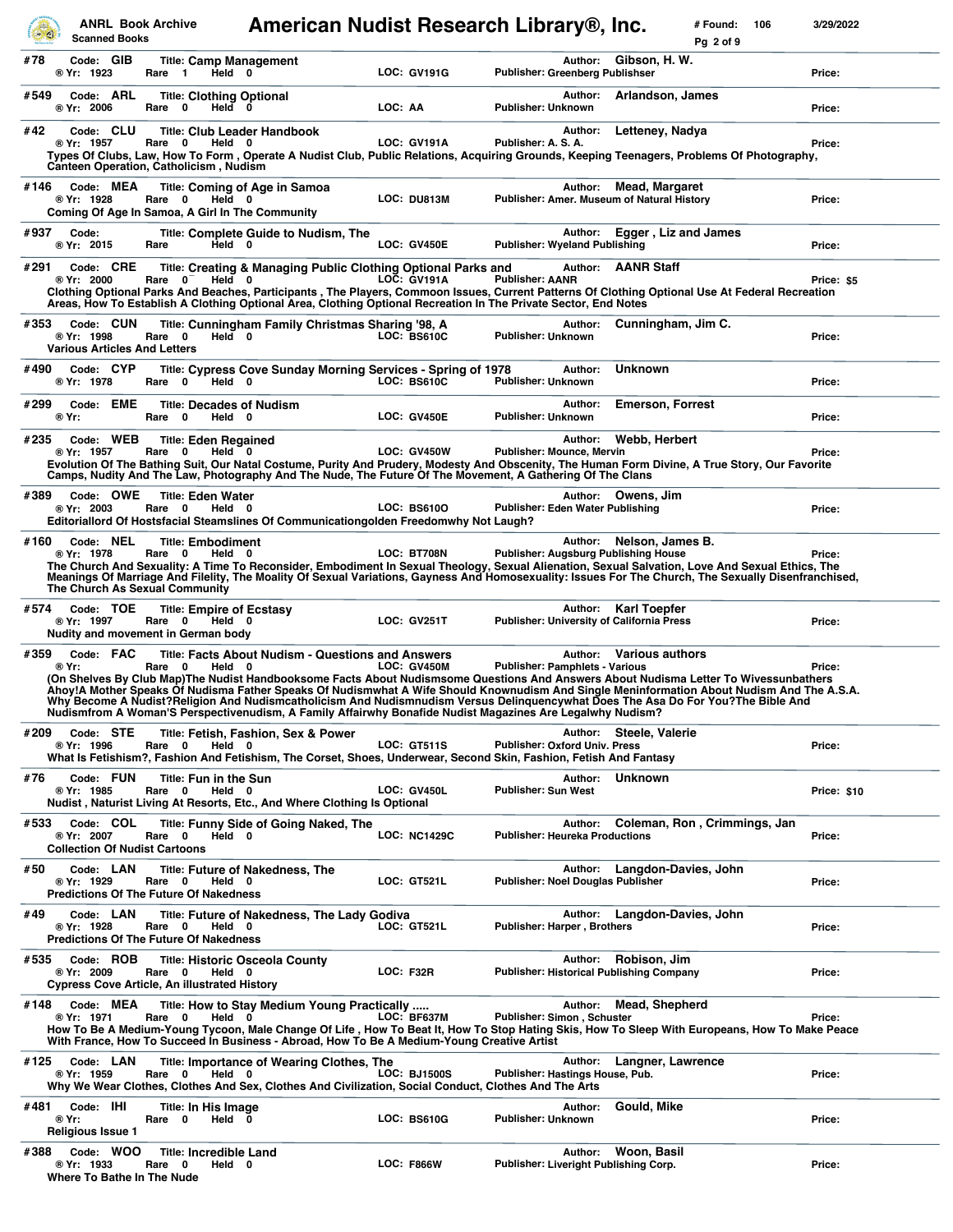|              | <b>Scanned Books</b>                                        | <b>ANRL Book Archive</b>                                                                  | American Nudist Research Library®, Inc.                                                                                                                                                                                                                                                                                                                                                    |                     |                                                      |                                   | # Found:<br>106<br>Pg 3 of 9       | 3/29/2022          |
|--------------|-------------------------------------------------------------|-------------------------------------------------------------------------------------------|--------------------------------------------------------------------------------------------------------------------------------------------------------------------------------------------------------------------------------------------------------------------------------------------------------------------------------------------------------------------------------------------|---------------------|------------------------------------------------------|-----------------------------------|------------------------------------|--------------------|
| #162         | Code: NEL<br>® Yr: 1988<br><b>Our Sexual Spirituality</b>   | 0<br>Rare<br>Held 0                                                                       | <b>Title: Intimate Connection, The</b><br>Male Sexuality And Masculine Spirituality, Embracing Sexual Mystery, Embracing Friendship, Embracing Mortality, Embracing Masculinity, New Ways In                                                                                                                                                                                               | LOC: BT708N         | Author:<br><b>Publisher: Westminster Press</b>       | Nelson, James B.                  |                                    | Price:             |
| #240         | Code: MOU<br>® Yr: 1934                                     | <b>Title: It's Only Natural</b><br>Rare 0<br>Held 0                                       | Social Nudism Philosophy Of Nudism, Body And Soul nature's Needs tyranny Of Fashion nudity In Fiction<br>This book is missing pg 49-50 Book #609 has that page                                                                                                                                                                                                                             | LOC: BL65W          | Author:<br><b>Publisher: Thorsons Publishers</b>     | <b>Mounce, Mervin</b>             |                                    | Price:             |
| #844         | Code: BOO<br>® Yr: 1991                                     | Rare 0<br>Held 0                                                                          | Title: Joy of Being a Boy, The                                                                                                                                                                                                                                                                                                                                                             | LOC: RD590N         | Author:<br><b>Publisher: New life Images</b>         | Noble, Elizabeth                  |                                    | Price:             |
| #854         | Code: BOO<br>® Yr: 1934                                     | Title: Joys of Nudism, The<br>Rare 0<br>Held 0                                            |                                                                                                                                                                                                                                                                                                                                                                                            | <b>LOC: GV450B</b>  | Author:<br>Publisher: Greenberg                      | Boone, Ilsley                     |                                    | Price:             |
| #466         | Code: CRO<br>® Yr: 2002<br><b>Cartoons</b>                  | Rare 0<br>Held 0                                                                          | Title: Koala Bares, The - Loxie, Zoot                                                                                                                                                                                                                                                                                                                                                      | <b>LOC: NC1429C</b> | Author:<br>Publisher: Unknown                        | Crowley, Stephen                  |                                    | Price:             |
| #197         | Code: SCH<br>® Yr: 1991                                     | <b>Title: Let There Be Clothes</b><br>Rare 0<br>Held 0<br>A History Of Nudity And Clothes |                                                                                                                                                                                                                                                                                                                                                                                            | <b>LOC: GT520S</b>  | Author:<br>Publisher: Workman Publishing             | Schnurnberger, Lynn               |                                    | Price:             |
| #446         | Code: LET<br>® Yr: 1952                                     | Rare 0<br>Held 0                                                                          | Title: Let's Go Naked - Love, Life in a Nudist Camp                                                                                                                                                                                                                                                                                                                                        | <b>LOC: GV450R</b>  | Author:<br><b>Publisher: Pyramid Books Edition</b>   | <b>Various authors</b>            |                                    | Price:             |
| #385         | Code: BLA<br>® Yr:                                          | Title: Life in the Sun<br>Rare 0<br>Held W                                                | Stories -Beginning Of Nudismwhat Nudism Isnudism And Healththe Sexual Side Of Nudismthe Shame Complex In Nudismthe Strip Tease And The Nudist<br>Culton Going Nakedmembers Of Nudismfreed From The Tyranny Of Clothesnakedness And Clothes, Nudes And Naturismsun-Worshipping And Nudism<br>Down Through The Agesyour Skin And Healththe Value Of Sunshine Two copies are is scanning ares | <b>LOC: GV450B</b>  | Author:<br><b>Publisher: Zenith</b>                  | <b>Blair, Allan</b>               |                                    | Price:             |
| #223         | Code: SUR<br>® Yr: 1924                                     | <b>Title: Man and Sunlight</b><br>Rare <sub>2</sub><br>Held 0                             | Salutation To Light, Air And Sun Baths, Nakedness, Nakedness And Gymnastics                                                                                                                                                                                                                                                                                                                | <b>LOC: GV450S</b>  | Author:<br>Publisher: The Sollux Publishing Co.      | Suren, Hans                       |                                    | Price:             |
| #278         | Code: MOU<br>® Yr: 1965<br><b>Nude Photography And Text</b> | Rare<br>$\mathbf{0}$<br>Held 0                                                            | Title: Naked and Unashamed (Munnce)                                                                                                                                                                                                                                                                                                                                                        | LOC: GV450M         | Author:<br><b>Publisher: Unknown</b>                 | <b>Mounce, Mervin</b>             |                                    | Price:             |
| #239         | Code: WEL<br>® Yr: 1934<br><b>Commonsense Point Of View</b> | Rare 0<br>Held 0                                                                          | Title: Naked and Unashamed (Welby 1934)<br>The Historical Point Of View, The Moral Point Of View, The Health Point Of View, The Psychological Point Of View, The Aesthetic Point Of View, The                                                                                                                                                                                              | <b>LOC: GV450W</b>  | Author:<br>Publisher: Thorsons Publishers, Ltd.      | Welby, William                    |                                    | Price: \$5         |
| #566         | Code: SCH<br>® Yr: 1998                                     | <b>Title: Naked People</b><br>Rare 0<br>Held 0                                            |                                                                                                                                                                                                                                                                                                                                                                                            | LOC: BL65S          | Author:<br><b>Publisher: Reason Books</b>            | Scham, Heinrich                   |                                    | Price:             |
| #370         | Code: BOW<br>® Yr: 2001                                     | Rare 0<br>Held 0<br>Bowmanscripture Indextopical Indexbibliography                        | <b>Title: Nakedness and the Bible</b><br>Actual Nakedness In The Bibleallegorical Nakedness In The Bibleimplied Nakedness In The Bibleclothing During Bible Timeslust And<br>Nakednesspassages Used To Oppose Nakedness That Do Not Mention Nakednessepilogueappendix - Good Nakedness, By Paster Jeff                                                                                     | LOC: BS680B         | Author:<br><b>Publisher: Amity Marketing Service</b> | Bowman, Paul M.                   |                                    | Price:             |
| #470         | Code: DOU<br>® Yr:                                          | Rare 0<br>Held 0                                                                          | Title: Naturism - A New Dimension in Living                                                                                                                                                                                                                                                                                                                                                | LOC: GV450D         | Author:<br>Publisher: Unknown                        | Douglas, W. S.                    |                                    | Price:             |
| #378         | Code: GOR<br>® Yr: 2002                                     | Held 0<br>Rare 0<br>Copy Is The Originalone Is A Photocopy                                | Title: Naturism and Christianity: Are They Compatible?<br>Introductionnaturism: A Brief Historythe Meaning Of Nakednessnakedness In Scripturenakedness And The Boby In Christian Traditionnaturism,<br>Nakedness And The Bodypractice And Experienceso Is Naturism Acceptable?Conclusion_                                                                                                  | <b>LOC: BS610G</b>  | <b>Publisher: Grove Books Limited</b>                | Author: Gorham, Karen, Leal, Dave |                                    | Price:<br>one      |
| #850         | ® Yr:                                                       | Code: TNSG Title: Naturism in South Africa<br>Rare 0<br>Held 0                            | We do not have a printed copy of this book. We only have a scanned copy.                                                                                                                                                                                                                                                                                                                   | <b>LOC: GV451P</b>  | Author:<br>Publisher:                                | Pikolian                          |                                    | Price:             |
| #59          | Code: DOU<br>® Yr: 1977                                     | Title: Nude Beach, The<br>Rare 0<br>Held 0                                                | Joining The Nude Beach, Casual Sex, Voyeurs, Exhibitionists, Politics, Future Of Nude Beaches, Limits Of Naturalness                                                                                                                                                                                                                                                                       | <b>LOC: GV450D</b>  | Author:<br><b>Publisher: Sage Publications</b>       |                                   | Douglas, Jack, Rasmussen, Flanagan | Price:             |
| #57          | Code: DEV<br>® Yr: 1946                                     | <b>Title: Nude Culture</b><br>Rare 0<br>Held 0                                            | Nudism, Health, Sex, Beauty, Climate And The Movement In General.                                                                                                                                                                                                                                                                                                                          | <b>LOC: GV450D</b>  | Publisher: Dunlay Publishing Co.                     | Author: De Vries, Arnold          |                                    | Price:             |
| #249         | Code: YAC<br>® Yr: 1978                                     | <b>Title: Nude Experience, The</b><br>Rare 0<br>Held 0                                    | Nude Growth Groups, The Nude Weekend, Nude Therapy                                                                                                                                                                                                                                                                                                                                         | LOC: BF637F         | Author:<br><b>Publisher: Playboy Press</b>           | Yacenda, John, PhD                |                                    | Price:             |
| #313         | Code: JOH<br>® Yr:                                          | Rare 0<br>Held 0                                                                          | <b>Title: Nude Living Fact Finder</b>                                                                                                                                                                                                                                                                                                                                                      | LOC: GV450L         | Author:<br><b>Publisher: Elysium</b>                 | Lange                             |                                    | Price: \$5         |
| #170         | Code: NUD<br>® Yr: 1984                                     | <b>Title: Nudism Exposed</b><br>Rare<br>0<br>Held 0                                       | Become A Nudist, The Greeks Had A Word For It, What Do Nudists Do?, How Nudism Spread, Are Nudists Exhibitionists?, Abnormals In A Nudist Camp,<br>The Limited Benefits Of Sunlight And Fresh Air, A Plea For Decency                                                                                                                                                                      | LOC: GV450A         | Author:<br>Publisher: Edgar Z. Reade, Inc.           | Anonymous doctor                  |                                    | <b>Price: \$10</b> |
| #37          | Code: CLA<br>® Yr: 1982                                     | <b>Title: Nudism in Australia</b><br>Rare<br>Held 0<br>0                                  | Why Nudism? Philosophy, Government, History, Public Opinion, Sexuality Of Nudism, Contemporary Nudism, The White Aboriginal.                                                                                                                                                                                                                                                               | <b>LOC: GV450C</b>  | Author:<br><b>Publisher: Globe Press</b>             | Clarke, Magnus                    |                                    | Price: \$5         |
| #180<br>Life | Code: PAR<br>® Yr: 1952                                     | Rare X<br>Held 0                                                                          | Title: Nudism in Modern Life 1952<br>What Is Gymnosophy?, In Harmony With Nature, The Fctors For Gymnosophy, Gymnosophist Types, Natural Rearing Of The Young, Women And<br>Gymnosophy, Man The Air And Light Animal, Clothing Versus Health And Comfort, Gymnosophic Dress, Games, Sport And Dancing, Simplification Of                                                                   | LOC: GV450P         | Author:<br><b>Publisher: Noel Douglas</b>            | Parmelee, PhD, Maurice            |                                    | Price:             |
| #534         | Code: BLA<br>® Yr: 1943                                     | Rare 0<br>Held 0                                                                          | Title: Nudism or Life in the Sun                                                                                                                                                                                                                                                                                                                                                           | <b>LOC: GV450B</b>  | Author:<br><b>Publisher: Zenith Publications</b>     | <b>Blair, Allan</b>               |                                    | Price:             |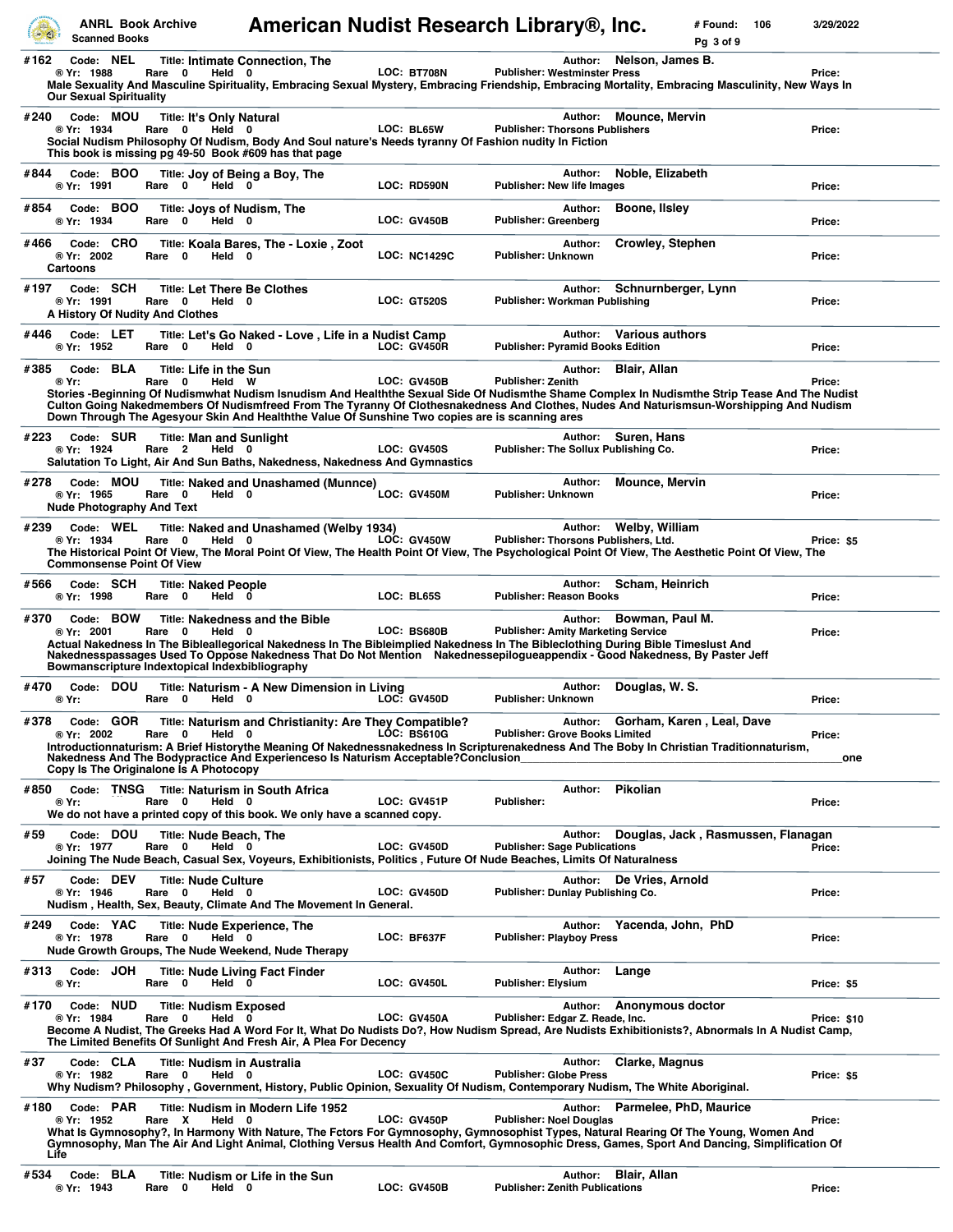|      | <b>ANRL Book Archive</b><br><b>Scanned Books</b>                                     |                                                                                                      | American Nudist Research Library®, Inc.                                                                                                                                                                                                                                                                                                                       |                     |                                                                 |               |                           | # Found:<br>Pg 4 of 9                 | 106 | 3/29/2022          |
|------|--------------------------------------------------------------------------------------|------------------------------------------------------------------------------------------------------|---------------------------------------------------------------------------------------------------------------------------------------------------------------------------------------------------------------------------------------------------------------------------------------------------------------------------------------------------------------|---------------------|-----------------------------------------------------------------|---------------|---------------------------|---------------------------------------|-----|--------------------|
| #843 | Code: BLA<br>® Yr: 1960                                                              | Rare 0<br>Held 0                                                                                     | <b>Title: Nudism Throughout the World</b><br>A first hand account of the Naturist movement from the point of view of a practical nudist.                                                                                                                                                                                                                      | <b>LOC: GV451R</b>  | <b>Publisher: Sexology</b>                                      | Author:       | Romaine, Ray              |                                       |     | Price:             |
| #292 | Code: JOH<br>® Yr: 1966                                                              | <b>Title: Nudist Handbook, The</b><br>Rare 0<br>Held 0<br>"Nude Living Fact Finder")Shelf Code "Joh" | The Nudist Idea, The Well Dressed Nudist, What To Expect, Are Nudists "Crackpots"?, Questions , Answers, Shall We Join?(Included In The Books Binder                                                                                                                                                                                                          | <b>LOC: GV450J</b>  | <b>Publisher: Elysium</b>                                       | Author:       |                           | <b>Western Sunbathing Association</b> |     | Price:             |
| #91  | Code: HAD<br>® Yr: 1986<br><b>Operating Nudist Parks</b>                             | Rare 0 Held 0                                                                                        | <b>Title: Nudist Park Management Guide</b>                                                                                                                                                                                                                                                                                                                    | <b>LOC: GV191H</b>  | Publisher: American Sunbathing Assn.                            | Author:       |                           | Hadley, James, Goldberg, Bernice      |     | Price: \$3         |
| #117 | Code: JOH<br>® Yr: 1952                                                              | <b>Title: Nudist Primer</b><br>Rare 0<br>Held 0                                                      | Forthright Answers To The 60 Questions Most Often Asked About Nudism. (Donald Johnson) Introduction By Mervin Mouncewhy Be A Nudist? (D.O.<br>Cauldwell, M.D.)What Is Nudism?Stepping Stones To Nudism (Bradford Boone)Nude Livingnudist Fact Finder - Personal Privacy, Our Children, Our<br>Culture, Other Culturesnudism Explained Nude Living Fact Finder | <b>LOC: GV450J</b>  | <b>Publisher: The Suncraft Corporation</b>                      | Author:       |                           | Johnson, Donald, Mounce, Mervin       |     | Price:             |
| #312 | Code: ELY<br>® Yr: 1987                                                              | Rare 0<br>Held 0                                                                                     | <b>Title: Nudist/Naturist Fact Finder</b><br>Those Free, Open Spacessee And Read All About Itnude Time For Rent To The Publicjoining A Nudist Clubuncovering Psyches And Bodiesfull-Time<br>Nude Livingtourists In The Buffgeographical Summary Map                                                                                                           | LOC: GV450L         | <b>Publisher: Elysium Growth Press</b>                          | Author: Lange |                           |                                       |     | Price:             |
| #846 | Code: JOH<br>® Yr:                                                                   | Rare 0<br>Held 0                                                                                     | Title: Nudist/Naturist Fact Finder Nudist Naturist                                                                                                                                                                                                                                                                                                            | LOC: GV450L         | <b>Publisher: Elysium</b>                                       | Author:       | Lange                     |                                       |     | Price:             |
| #14  | Code: BEL<br>® Yr: 1986<br>Novel                                                     | $\mathbf 0$<br>Held 0<br>Rare                                                                        | <b>Title: Nudists, The (Hardcover)</b>                                                                                                                                                                                                                                                                                                                        | <b>LOC: GV450J</b>  | <b>Publisher: Beaufort Books</b>                                | Author:       |                           | Johnson, Donald (Hardcover)           |     | Price:             |
| #118 | Code: JOH<br>® Yr: 1959<br>We also have one for surplus                              | Rare 0<br>Held 0                                                                                     | Title: Nudists, The (paperback)                                                                                                                                                                                                                                                                                                                               | <b>LOC: GV450J</b>  | <b>Publisher: Outdoor American Corporation</b>                  | Author:       | Johnson, Donald           |                                       |     | <b>Price: \$10</b> |
| #517 | Code: CUN<br>® Yr: 2006                                                              | Rare 0<br>Held 0                                                                                     | <b>Title: Nudity &amp; Christianity Rev</b><br>Contributions By Many People, Including Writing Of Pope John                                                                                                                                                                                                                                                   | LOC: BS680C         | <b>Publisher: AuthorHouse</b>                                   | Author:       |                           | Cunningham, Jim C.                    |     | Price:             |
| #302 | Code: RAT<br>® Yr: 1987                                                              | <b>Title: Nudity &amp; Christians</b><br>Rare 0<br>Held 0                                            | <b>Compilation Of Various Authors' Books, Magazines And Articles.</b>                                                                                                                                                                                                                                                                                         | LOC: BS610R         | Publisher: Unknown                                              | Author:       | <b>Ratliff, Gene</b>      |                                       |     | Price:             |
| #77  | Code: GAY<br>® Yr: 1932<br>© 1932 Holborn House<br><b>Designed by Spencer Hudson</b> | <b>Title: On Going Naked</b><br>Rare 1<br>Held 0                                                     | German Provinces, Adolf Koch School, Illinois Farm, Central Park, Other Countries, Nudist Literature<br>Ask Librarian to view Video #37 "This Nude World" by Jan Gay<br>One thousand copies of this collector's edition on archer rag paper have been printed privately for subscribers by the Falstaff Press. This is number 785                             | <b>LOC: GV450G</b>  | Publisher: Garden City Publishing Co.                           | Author:       | Gay, Jan                  |                                       |     | Price: \$20        |
| #314 | Code: ELY<br>® Yr: 1964<br>Material                                                  | Rare 0<br>Held 0                                                                                     | Title: Original Nudist Fact Finder, The<br>Nude Living In Our Culturenude Living In Other Culturesrules And Traditionsnudist Parksthe First Visitpersonal Privacyour Childrenaround Homereading                                                                                                                                                               | LOC: GV450L         | Publisher: Elysium, Inc.                                        | Author:       | Lange                     |                                       |     | Price:             |
| #297 | Code: CUN<br>® Yr: 2001                                                              | <b>Title: Our Wonderful Bodies</b><br>Rare 0<br>Held 0<br>Text Regarding Our Wonderful Bodies.       |                                                                                                                                                                                                                                                                                                                                                               | <b>LOC: GV450C</b>  | <b>Publisher: Naturist Life International</b>                   |               |                           | Author: Cunningham, Jim C.            |     | Price:             |
| #567 | Code: FLU<br>® Yr: 1950                                                              | Rare 0<br>Held 0                                                                                     | Title: Psychology of Clothes, The                                                                                                                                                                                                                                                                                                                             | <b>LOC: GT521F</b>  | <b>Publisher: Hogarth Press</b>                                 |               | Author: Flugel, John Carl |                                       |     | Price:             |
| #111 | Code: HUR<br>® Yr: 1929                                                              | Rare 0<br>Held 0                                                                                     | Title: Psychology of Dress, The<br>What Is Fashion?, The Origin Of Clothes, Rise, Fall Of Fashion, Role Of Sex In Fashion                                                                                                                                                                                                                                     | LOC: GT521H         | <b>Publisher: Ronald Press Co.</b>                              | Author:       |                           | Hurlock, PhD., Elizabeth B.           |     | Price:             |
| #188 | Code: FLU<br>® Yr: 1951                                                              | Rare 0<br>Held 0<br><b>Psychological Reactions To Nudism</b>                                         | Title: Psychology of Nudism, The                                                                                                                                                                                                                                                                                                                              | LOC: GT521F         | Publisher: Alethea Publications, Inc.                           |               | Author: Flugel, John Carl |                                       |     | Price:             |
| #786 | Code: DAL<br>® Yr: 1937                                                              | <b>Title: Pursuit of Pleasure</b><br>Held 0<br>Rare 0                                                |                                                                                                                                                                                                                                                                                                                                                               | LOC: BF515T         | Publisher: Little, Brown and Company                            |               | Author: Tiger, Lionel     |                                       |     | Price:             |
| #33  | Code: CAL<br>® Yr: 1987                                                              | Rare 0<br>Held 0<br><b>Nudism As Viewed By The Religious</b>                                         | <b>Title: Reasons for Christian Nudity</b>                                                                                                                                                                                                                                                                                                                    | LOC: BS680C         | Publisher: Custom Craft Bindery                                 |               | Author: Callies, Fritz A. |                                       |     | Price:             |
| #788 | Code: DAL<br>® Yr:                                                                   | <b>Title: Religion and Nudism</b><br>Rare 0<br>Held 0                                                |                                                                                                                                                                                                                                                                                                                                                               | LOC: BS610G         | Publisher:                                                      | Author:       | Graber, Dave              |                                       |     | Price:             |
| #871 | Code: YOR<br>® Yr: 1964<br>A venture into photographing Art                          | Rare 1<br>Held 0                                                                                     | Title: Search of Young Beauty, In                                                                                                                                                                                                                                                                                                                             | <b>LOC: TR680H</b>  | <b>Publisher: A.S. Barnes</b>                                   | Author:       |                           | <b>Hodges, Charles Du Boris</b>       |     | Price:             |
|      | #206 Code: SEU<br>® Yr: 1939                                                         | Rare 0<br>Held 0                                                                                     | <b>Title: Seven Lady Godivas, The</b>                                                                                                                                                                                                                                                                                                                         | <b>LOC: NC1429S</b> | <b>Publisher: Random House</b>                                  | Author:       | Seuss, Dr.                |                                       |     | Price:             |
| #80  | Code: GLY<br>® Yr: 1982                                                              | <b>Title: Skin to Skin</b><br>Held 0<br>Rare<br>0                                                    | You Could Go Naked, The Feminine Ideal, The Peacock'S Tail, Shared Secrets                                                                                                                                                                                                                                                                                    | <b>LOC: GT525G</b>  | <b>Publisher: Oxford University Press</b><br>One Is Photocopied |               | Author: Glynn, Prudence   |                                       |     | Price:             |
| #26  | Code: BOY<br>® Yr: 1980<br>Dec. 1980 Thesis, Social Nudism                           | Title: Social Nudism 1980<br>Rare 0<br>Held 0                                                        |                                                                                                                                                                                                                                                                                                                                                               | LOC: GV450B         | Publisher: Custom Craft Bindery                                 | Author:       | Boyce, John T.            |                                       |     | Price:             |
| #942 | Code: ILF<br>® Yr: 1994                                                              | Rare 0<br>Held 0                                                                                     | <b>Title: Social Nudity &amp; Sexuality</b><br>Making the Distinctions, Erasing the Misconceptions, Exploring the benefits to body, mind and spirit                                                                                                                                                                                                           | <b>LOC: GV450G</b>  | Publisher: CMU Publishing                                       | Author:       | Gregory, Darren           |                                       |     | Price:             |